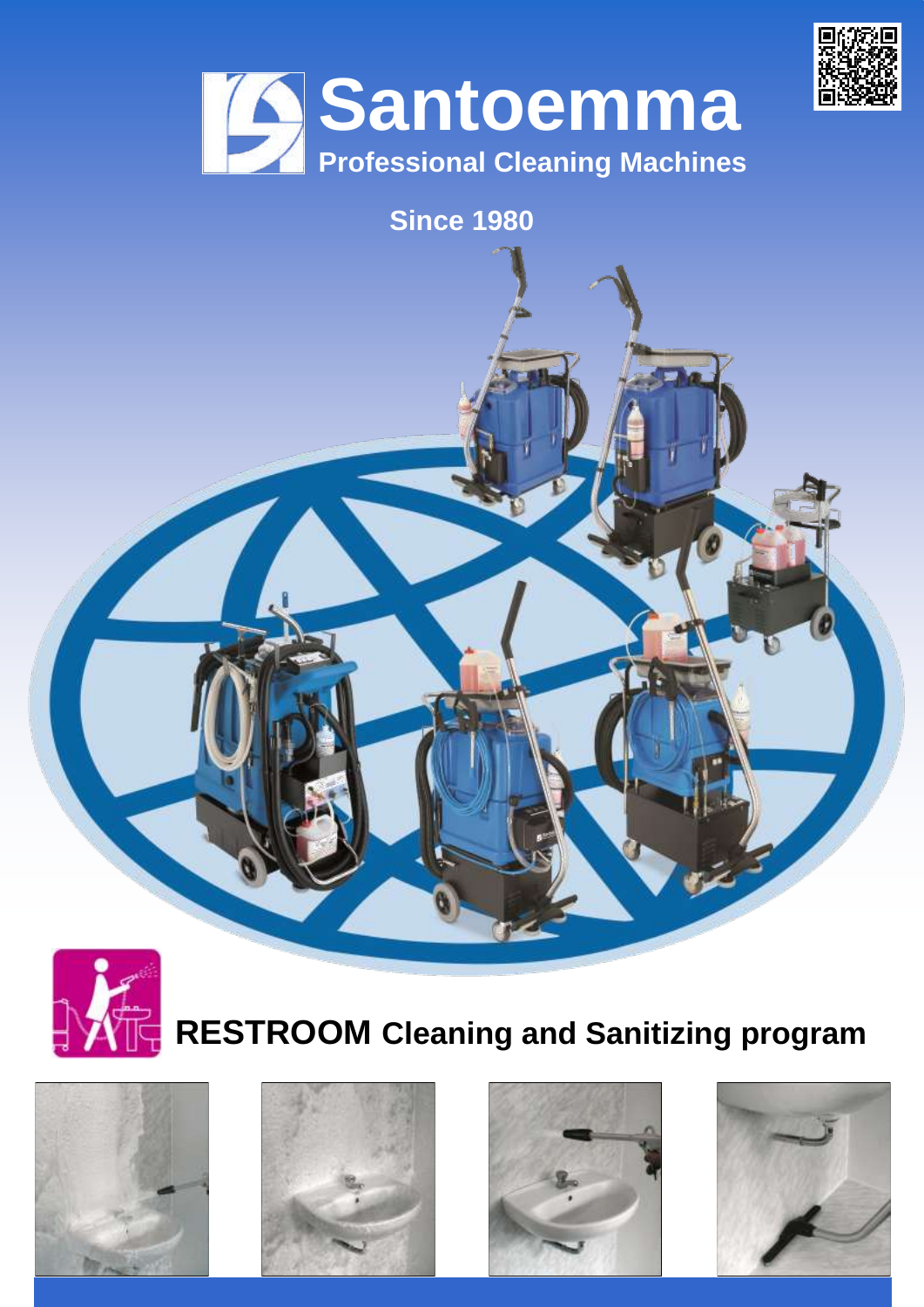Cleaning and sanitizing public restrooms is an important problem worldwide, which has not found yet an optimal solution. **Cleaning** means removing the visible dirt from all surfaces, while **sanitizing** means removing not only visible dirt, but also invisible elements like bacteria, which can be responsible for disease transmission. This means that even after cleaning, a truly clean washroom should be periodically sanitized.

Santoemma RESTROOM Program provides innovative and patented systems for cleaning and sanitizing public restrooms **of any type and size**. By using specially designed machines, instead of manual work only, restrooms are completely cleaned and sanitized in a short time, with excellent and granted results. It is finally possible to reach a higher level in restroom's hygiene, increase productivity and have a higher fulfilment of the cleaning operators.

Specific systems and machines have been developed by Santoemma, in order to perfectly suit any area, according to the type and dimensions of the restrooms and to their recommended cleaning and sanitizing plan.

#### **With Santoemma RESTROOM program it is possible to achieve:**



#### **Powertec system: the solution for maintenance cleaning & sanitizing**

The Powertec system consists in using a unique machine to spray all the surfaces with a chemical solution, rinse the surfaces after few minutes and vacuum all the residual liquid from floor, leaving the room clean, sanitized and dry. This system is suitable for maintenance cleaning and sanitizing of small and medium-size restrooms. Two models are available: Powertec30 (cable powered) and Powertec30 Battery (battery powered).

#### **Foamtec system: the power of foam for heavy-duty cleaning**

The Foamtec system was developed and patented by Santoemma as a revolutionary system to clean and sanitize public restrooms, by foaming, rinsing all surfaces and vacuuming the floor, using a single machine. Foam ensures a stronger action on the dirt and bacteria and it is therefore ideal for those places which need an heavy duty action.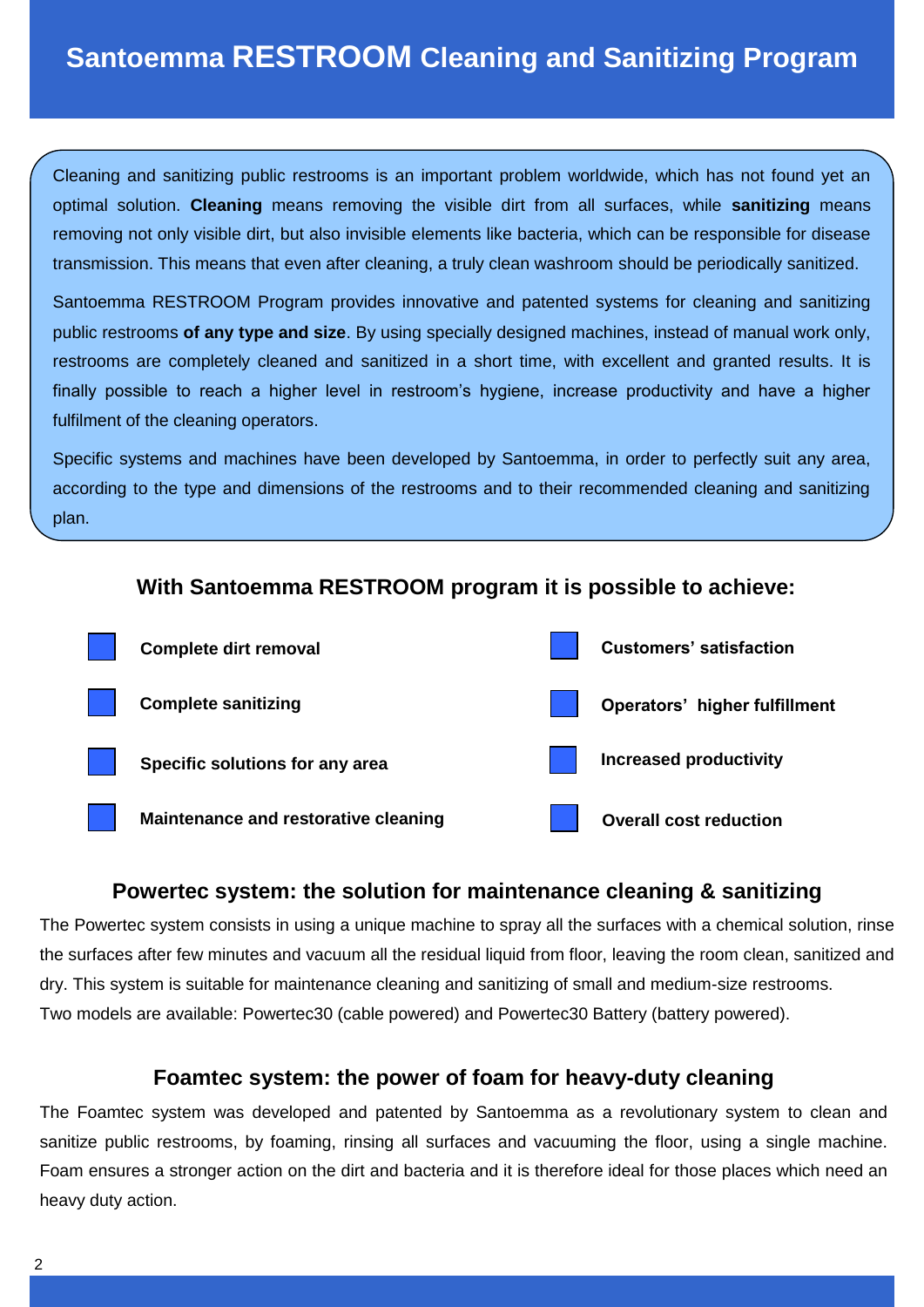#### **Santoemma Powertec system**



**Powertec30** is a machine for cleaning and sanitizing small and middle-sized restrooms, in areas open to public. It combines spraying of chemical solution, rinsing and vacuuming. With Powertec30 restrooms can be completely cleaned, sanitized and left perfumed and dry in a short time, making the cleaning operations more effective and pleasant as well.

Using the machine is immediate and does not require any training for the operator. Small and light, Powertec30 can be easily stored or carried from place to place. Using optional tools, it can be also used as an injection-extraction machine, for carpet or upholstery cleaning.

Powertec30 can be used in many places: restaurants, fast-foods, pubs, discotheques, motorways cafés, offices, factories, shopping centres, exhibition halls, cinemas, theatres, stadiums, arenas, nursing homes, hospitals, schools, universities, city public WC, public showers, barracks, ferries, cruise ships, airports, railway stations, fitness centres, swimming-pools, saunas, spas, hotels and any other restroom open to public.



**Powertec30 Battery** is an innovative battery-powered machine for cleaning and sanitising public restrooms. Powered by batteries, the machine is extremely manoeuvrable and can be easily used in any place, without the discomfort of the power cable. It is ideal for hospitals, schools, universities, factories and any place where working without power cord is a big advantage.

The internal battery charger allows to recharge the machine just connecting it to an electrical wall socket.









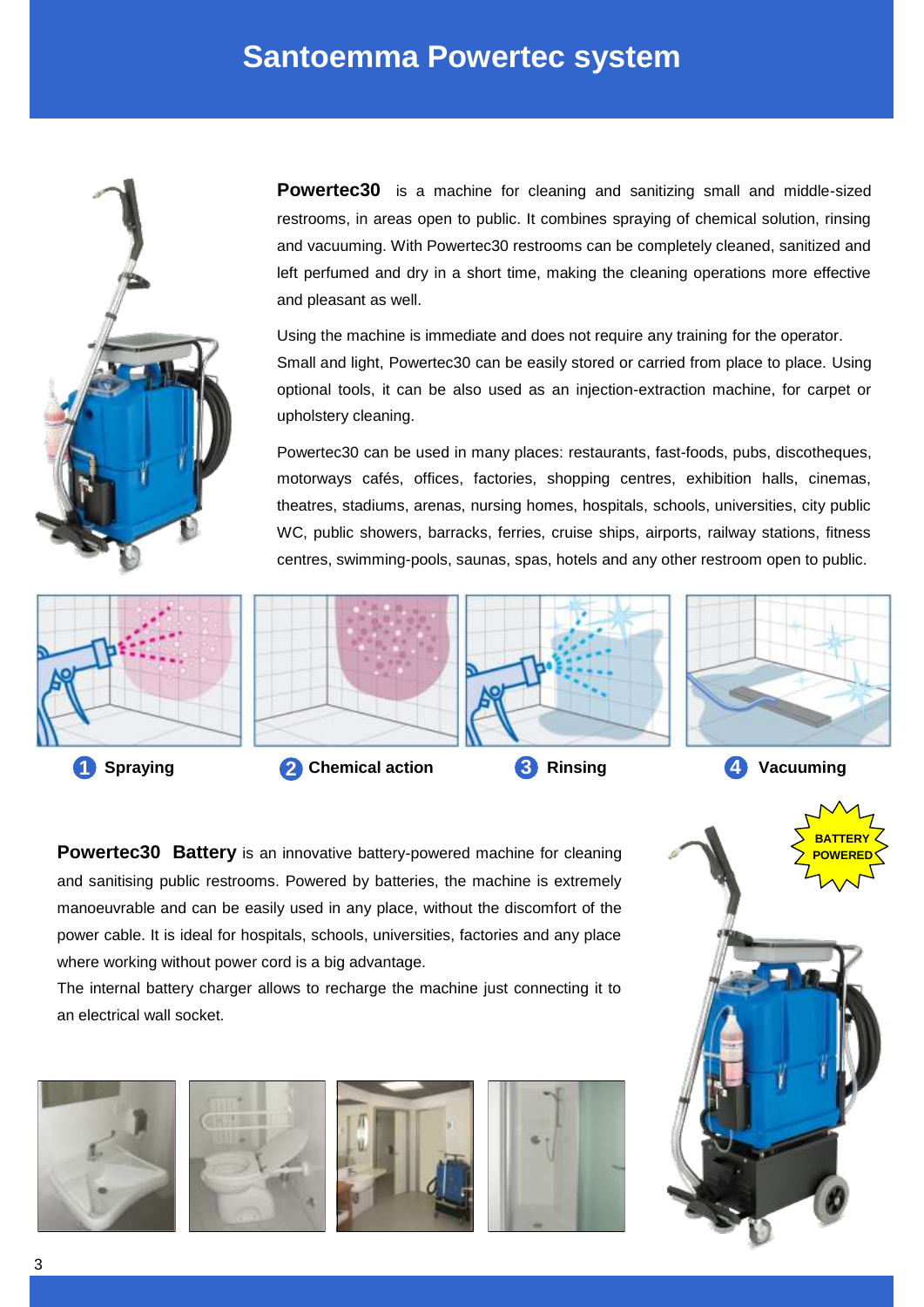### **Santoemma Foamtec system**

Santoemma patented Foamtec system is the best solution to the problem of cleaning and sanitizing even very dirty restrooms. Three different models have been developed, with different capacities and autonomies, in order to adapt to places of different sizes.



**Foamtec15 Foamtec30 Foamtec70**

The cleaning and sanitizing process is carried out through four stages:

- Foam spraying on all the surfaces (walls, sanitary fixtures, showers, panes) **<sup>1</sup>**
- 2 Foam chemical action against dirt and bacteria
- 8 Rinsing with fresh water, to remove foam residual from the surfaces
- Vacuuming of residual liquid from floor **<sup>4</sup>**







**<sup>1</sup> Foaming 2 Chemical action <sup>3</sup> Rinsing <sup>4</sup> Vacuuming**





**INNOVATION AWARD WINNER**



4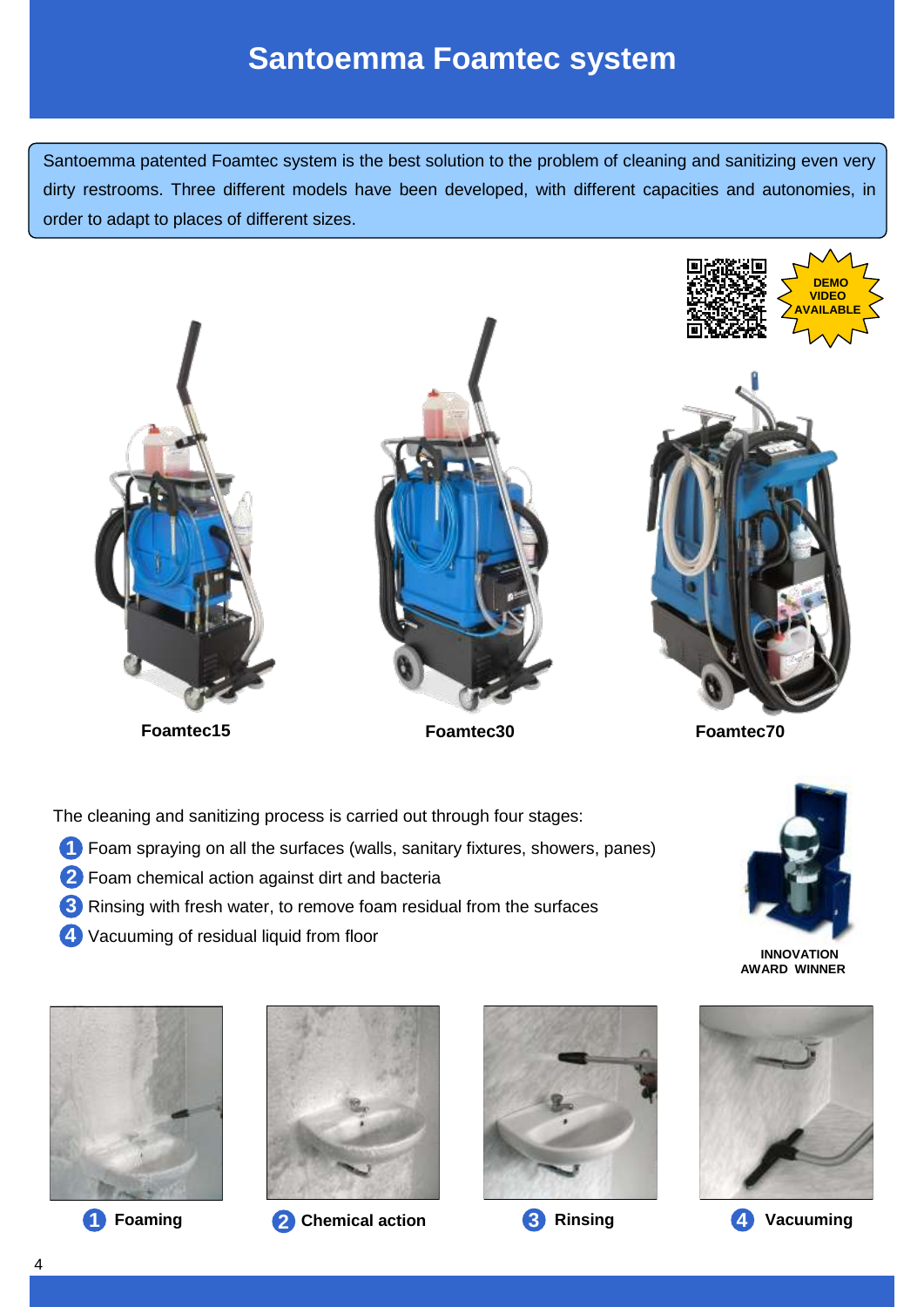- 1. **Better cleaning and sanitising result**: chemical does not immediately fall onto the floor, but stays for about 3 minutes on the surfaces where it has been sprayed. This ensures both cleaning and sanitizing actions.
- 2. **The greatest hygienic safety for the worker**, who does not come into contact with the surfaces and the objects to be cleaned and who does not get wet by the bouncing water, because rinsing is done with low pressure.
- 3. **Reduced labour for the worker**: manual work is reduced to a minimum since the dirt is removed by the chemical action and the mechanical rinsing action.
- 4. This system, more comfortable and hygienic, gives a **greater fulfilment** to the worker.
- 5. **Saving of time**: while the chemical acts on the surfaces where it has already been sprayed, the worker is free to operate on other surfaces. Therefore, even a big room can be completely cleaned quickly and with no idle time.
- 6. **Detergent saving**: the chemical is used without waste because it does not immediately fall onto the floor.
- 7. **Reduced power consumption**: the machines require little electrical power and therefore they can be used in any place.
- 8. **Reduced water consumption**: both systems, rinsing at low pressure, require a minimal quantity of water. This avoids the flood of rooms, allows a longer working autonomy and offers the immediate availability of the rooms that have been cleaned.
- 9. **Visual effect** of foam: foam covers in white all the surfaces where it is sprayed such as walls, sinks, sanitary fixtures. The operator can therefore check that every corner has been covered, for a complete action in every point.
- 10. The machines can be used also in **places with no drains** because they can completely vacuum the water remaining on the floor after rinsing.

#### **IdroFoamRinse: cleaning areas with no need for vacuuming**



**IdroFoamRinse** is an innovative machine, electrically powered, allowing to spray foam and rinse continuously. The water used for foaming and rinsing is directly taken from the water network, therefore the machine has an unlimited autonomy. Pure chemical is contained in its separate tank, and it is automatically used by the machine in a controlled quantity.

**IdroFoamRinse200**

IdroFoamRinse is indicated to clean and sanitize all the areas where the presence of a drain in the floor makes vacuuming not necessary, such as for example: **showers**, **saunas**, **swimming pools**, **camping grounds**.



**IdroFoamRinse400**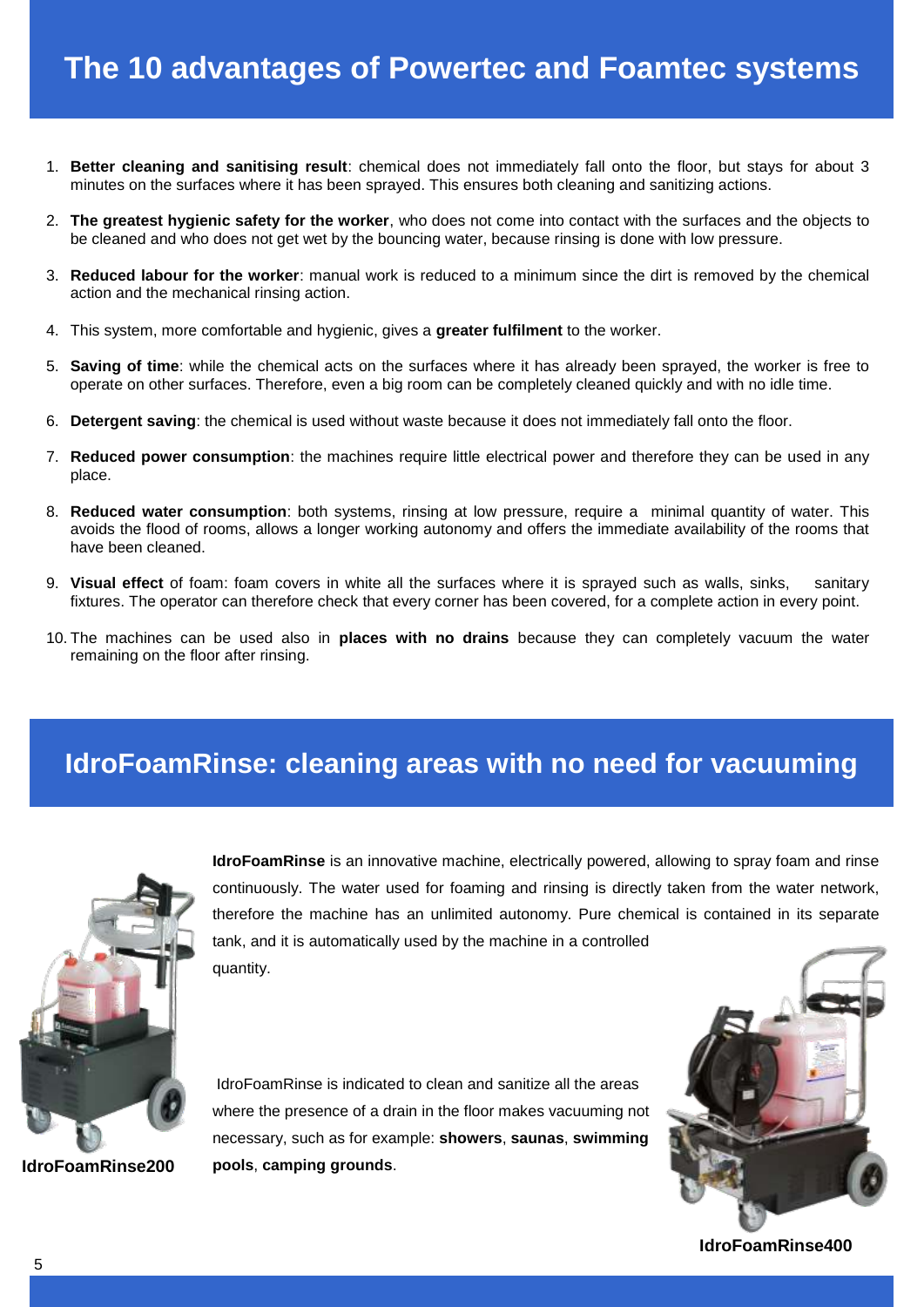## **Chemicals**

Santoemma developed a simple but complete range of chemicals, suitable to perform specific actions. Laboratory tests certify that the application of Santoemma chemicals on a surface for 3 minutes allows to kill **99,9% of bacteria**, confirming the effectiveness of their sanitizing action.



**SANI-FOAM** is a specific chemical for maintenance cleaning and sanitizing. It leaves a pleasant scent in the rooms.



**SANI-FOAM SUPER-FOAM ACID-FOAM**

**SUPER-FOAM** is a strong degreasing chemical, with high pH, for restoration cleaning and fat removal.



**ACID-FOAM** is an acid chemical which can be periodically used to remove limescale from showers, sanitary fixtures and other surfaces.

#### **Accessories**

All the machines are provided with the necessary accessories allowing to spray, rinse and vacuum. According to the model, other accessories are supplied as standard or optional, such as: pane wiper, floor wiper, fleece. All the accessories can be stored on the machine, so they can be easily used and carried.

Thanks to a special accessory put on the floor, it is also possible to start vacuuming the liquid from floor, while the operator is rinsing. In this case, the wet vacuum tool is used in the end to dry the floor completely. While walls are left to dry alone, it is possible to wipe glass and mirror surfaces with a manual wiper supplied.





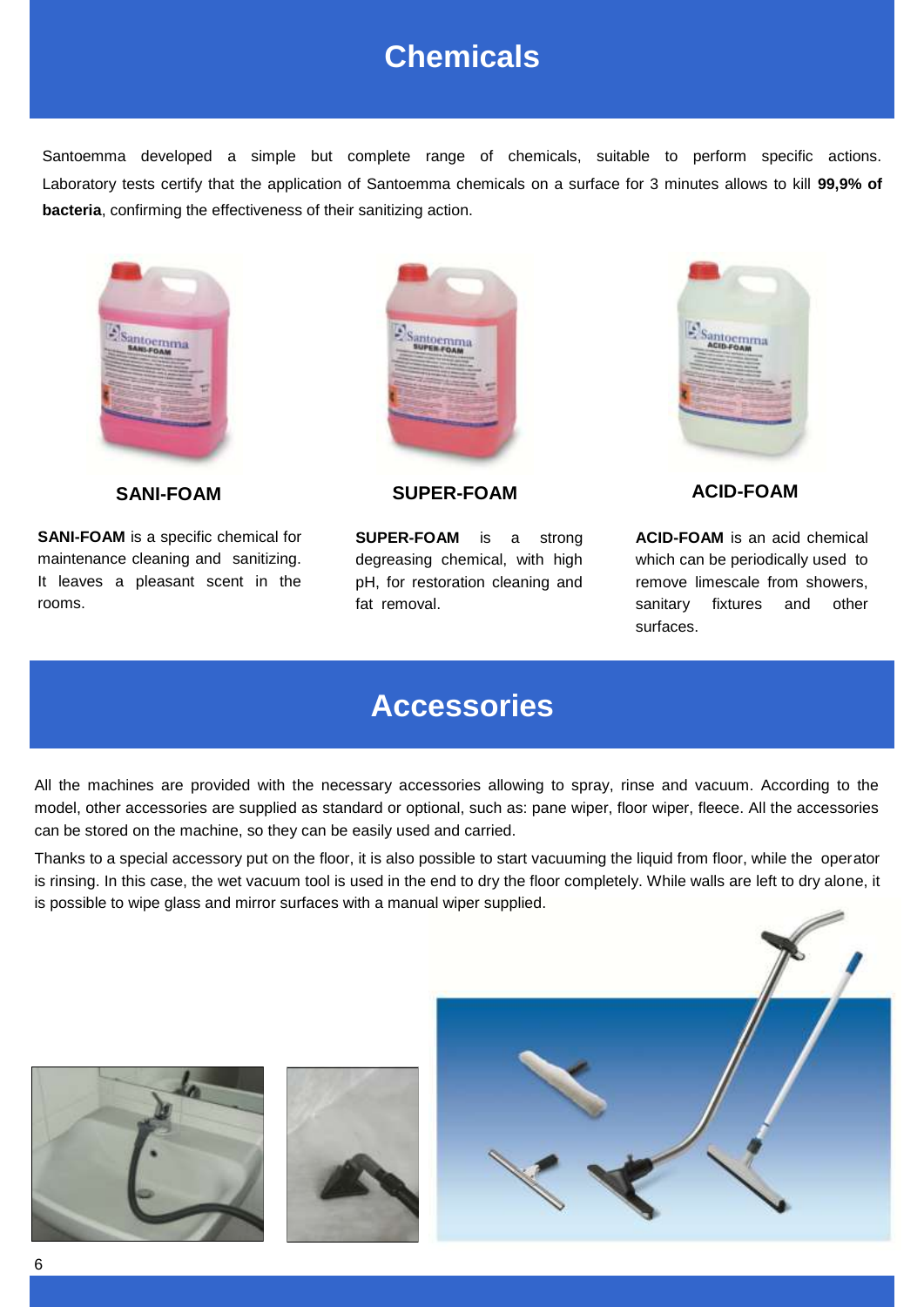# **Application fields**

The machines of Santoemma RESTROOM Cleaning and Sanitizing Program can be conveniently used in in any public restroom. For each area, the best solution can be chosen according to the restroom type and size and the frequency of operation with the machine. The following table shows the possible solutions for each area:

|                                          | Powertec30                | Powertec30<br><b>Battery</b> | Foamtec<br>15             | Foamtec<br>30             | <b>Foamtec</b><br>70 | <b>IdroFoam</b><br>Rinse200 | <b>IdroFoam</b><br>Rinse400 |
|------------------------------------------|---------------------------|------------------------------|---------------------------|---------------------------|----------------------|-----------------------------|-----------------------------|
| <b>Restaurants, fast foods</b>           | $\mathsf{X}$              | $\boldsymbol{\mathsf{X}}$    |                           |                           |                      |                             |                             |
| <b>Pubs, discotheques</b>                | X                         | X                            | X                         | X                         |                      |                             |                             |
| Motorways café                           | X                         | X                            | X                         | X                         |                      |                             |                             |
| <b>Offices</b>                           | X                         | X                            |                           |                           |                      |                             |                             |
| <b>Factories</b>                         | X                         | X                            | $\boldsymbol{\mathsf{X}}$ | $\boldsymbol{\mathsf{X}}$ | X                    |                             |                             |
| <b>Shopping centres</b>                  | X                         | X                            | X                         | X                         |                      |                             |                             |
| <b>Exhibition halls</b>                  | X                         | X                            |                           | X                         | X                    |                             |                             |
| <b>Cinemas, theatres</b>                 | $\boldsymbol{\mathsf{X}}$ | X                            | $\boldsymbol{\mathsf{X}}$ | X                         |                      |                             |                             |
| <b>Stadiums, arenas</b>                  |                           | X                            |                           | X                         | X                    |                             |                             |
| <b>Nursing homes</b>                     | $\boldsymbol{\mathsf{X}}$ | $\boldsymbol{\mathsf{X}}$    | $\boldsymbol{\mathsf{X}}$ | $\boldsymbol{\mathsf{X}}$ |                      |                             |                             |
| <b>Hospitals</b>                         |                           | X                            | X                         | X                         |                      |                             |                             |
| <b>Schools, universities</b>             | $\boldsymbol{\mathsf{X}}$ | X                            | $\boldsymbol{\mathsf{X}}$ | X                         |                      |                             |                             |
| <b>City public WC</b>                    | $\boldsymbol{\mathsf{X}}$ | X                            | $\boldsymbol{\mathsf{X}}$ | X                         |                      |                             |                             |
| <b>Public showers</b>                    |                           |                              | $\boldsymbol{\mathsf{X}}$ | $\boldsymbol{\mathsf{X}}$ |                      | X                           | $\boldsymbol{X}$            |
| <b>Barracks</b>                          |                           |                              |                           | X                         |                      | X                           | $\boldsymbol{X}$            |
| <b>Ferries, cruise ships</b>             | $\boldsymbol{\mathsf{X}}$ | $\boldsymbol{\mathsf{X}}$    | $\boldsymbol{\mathsf{X}}$ |                           |                      |                             |                             |
| <b>Airports</b>                          |                           | X                            |                           | X                         | X                    |                             |                             |
| <b>Railways stations</b>                 |                           |                              |                           | X                         | $\mathbf{x}$         |                             |                             |
| <b>Fitness centres, gyms</b>             | $\boldsymbol{\mathsf{X}}$ | $\mathsf{X}$                 | $\mathbf{X}$              | $\boldsymbol{X}$          |                      | $\mathbf{x}$                | $\boldsymbol{X}$            |
| <b>Swimming pools</b>                    |                           |                              | $\mathsf{X}$              | $\boldsymbol{X}$          |                      | X                           | $\mathsf{X}$                |
| <b>Saunas &amp; Spas</b>                 |                           |                              | $\mathsf{X}$              | $\boldsymbol{X}$          |                      | $\mathsf{X}$                | $\mathsf{X}$                |
| <b>Hotels (Spas and common</b><br>areas) |                           | $\boldsymbol{\mathsf{X}}$    |                           | X                         |                      |                             |                             |
| <b>Camping grounds</b>                   |                           |                              |                           | $\boldsymbol{X}$          |                      | $\boldsymbol{X}$            | $\boldsymbol{X}$            |
| Garbage storage bins and<br>rooms        |                           |                              | X                         | X                         |                      | X                           | $\mathsf{X}$                |